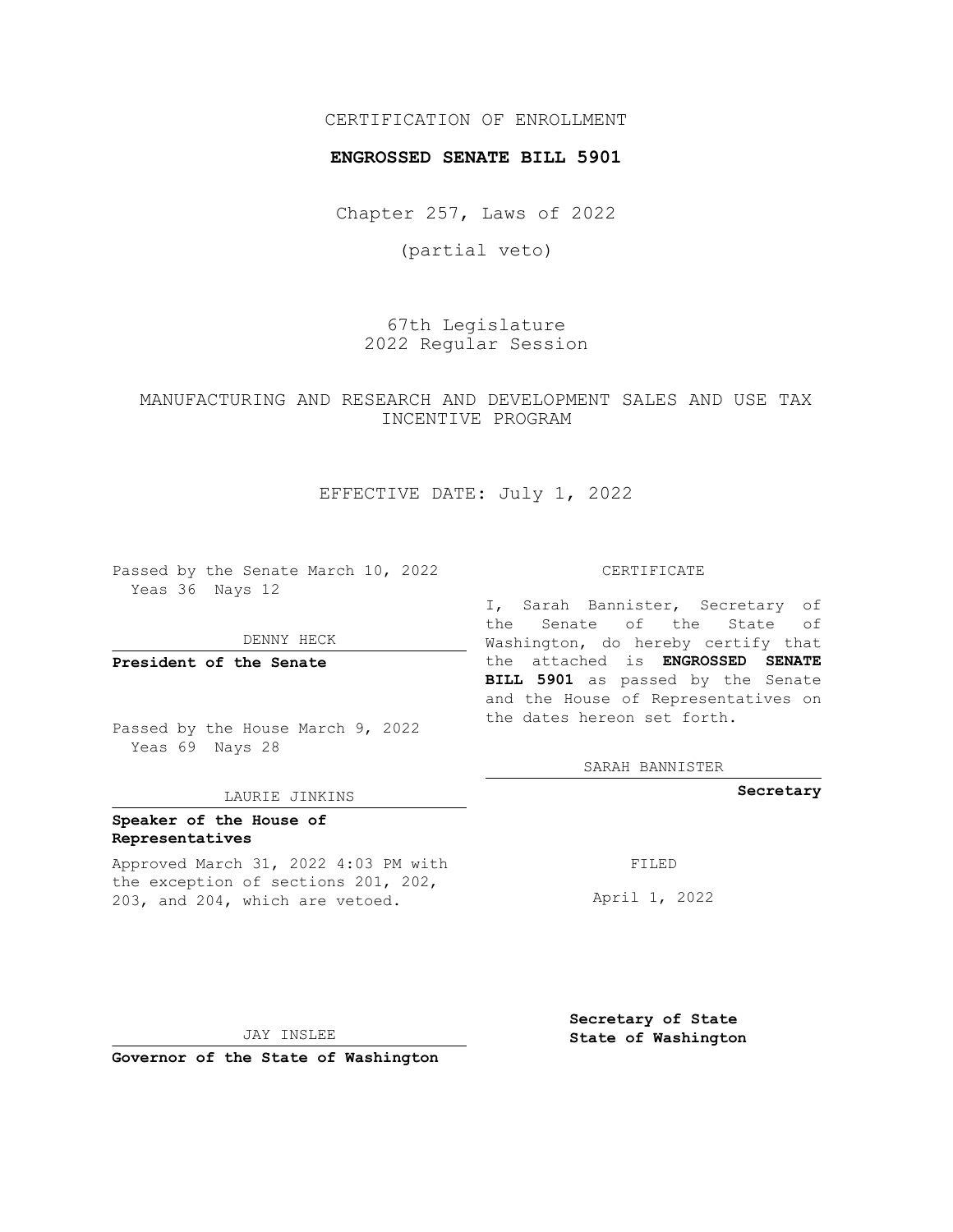#### **ENGROSSED SENATE BILL 5901**

AS AMENDED BY THE HOUSE

Passed Legislature - 2022 Regular Session

## **State of Washington 67th Legislature 2022 Regular Session**

**By** Senators Randall, Billig, Holy, Mullet, Nguyen, and Saldaña

Read first time 01/19/22. Referred to Committee on Business, Financial Services & Trade.

 AN ACT Relating to economic development tax incentives for targeted counties; amending RCW 82.08.820 and 82.12.820; adding a new chapter to Title 82 RCW; creating new sections; providing an 4 effective date; and providing expiration dates.

BE IT ENACTED BY THE LEGISLATURE OF THE STATE OF WASHINGTON:

**PART I**

# **CREATING A SALES AND USE TAX DEFERRAL PROGRAM TO INCENTIVIZE MANUFACTURING AND RESEARCH AND DEVELOPMENT ACTIVITIES IN CERTAIN DESIGNATED COUNTIES**

 NEW SECTION. **Sec. 101.** (1) The legislature finds that there are counties in the state that face additional economic development challenges beyond the challenges faced by counties located in the central Puget Sound region. The legislature further finds that these regions do not experience the same degree of job growth and investment. The legislature further finds that, in some areas, increased economic development incentives are needed to help support economic growth and that a one-size-fits-all approach to economic development does not work for the diversity of the statewide economy. For these reasons, the legislature intends to establish a tax deferral program to be effective solely in certain targeted counties.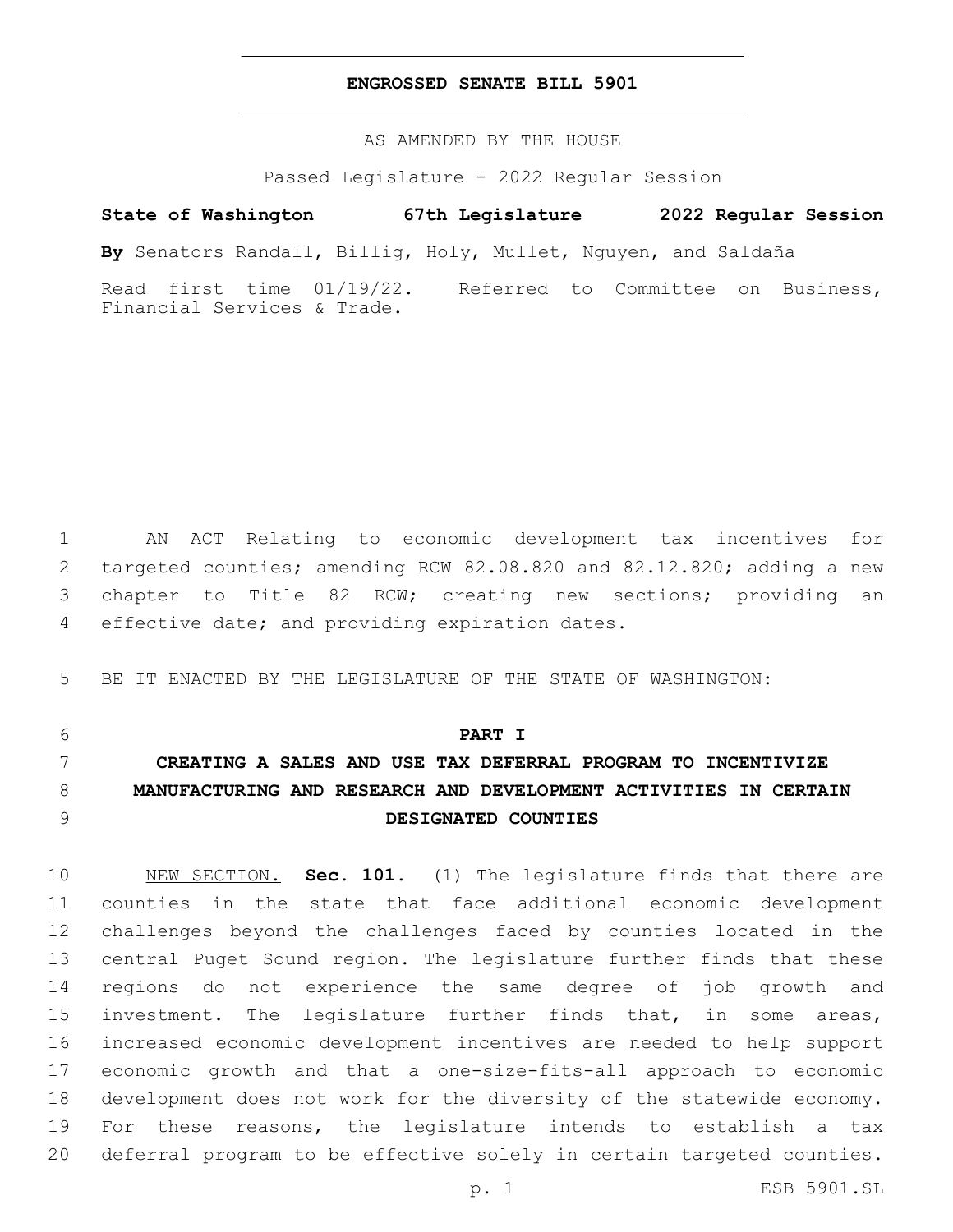The legislature declares that this limited program serves the vital public purpose of creating employment opportunities and generally spurring economic development in these counties of the state.

 (2) The legislature also finds that this act is consistent with the Substitute House Bill No. 1170, the Washington BEST manufacturing act, enacted in 2021. The 2021 Washington BEST manufacturing act recognized that the state must retain and build on its leadership in the manufacturing and research and development sectors and also recognized that a thriving manufacturing and research sector are complimentary and should be promoted in every region of the state. Therefore, the legislature further finds the sales and use tax deferral program for manufacturing and research and development in this act is a critical tool and strategy to help achieve the goals expressed in the Washington BEST manufacturing act of doubling the state's manufacturing employment base, the number of small businesses, and the number of women and minority-owned manufacturing 17 businesses in the next 10 years.

 NEW SECTION. **Sec. 102.** Unless the context clearly requires 19 otherwise, the definitions in this section apply throughout this chapter.

 (1) "Applicant" means a person applying for a tax deferral under 22 this chapter.

(2) "Department" means the department of revenue.

 (3) "Eligible area" means a qualifying county. (4)(a) "Eligible investment project" means an investment project

 that is located, as of the date the application required by section 27 103 of this act is received by the department, in an eligible area as 28 defined in subsection (3) of this section.

 (b) "Eligible investment project" does not include any portion of an investment project undertaken by a light and power business as defined in RCW 82.16.010(4), other than that portion of a cogeneration project that is used to generate power for consumption within the manufacturing site of which the cogeneration project is an integral part, or investment projects that have already received 35 deferrals under this chapter.

 (5)(a) "Initiation of construction" means the date that a building permit is issued under the building code adopted under RCW 38 19.27.031 for: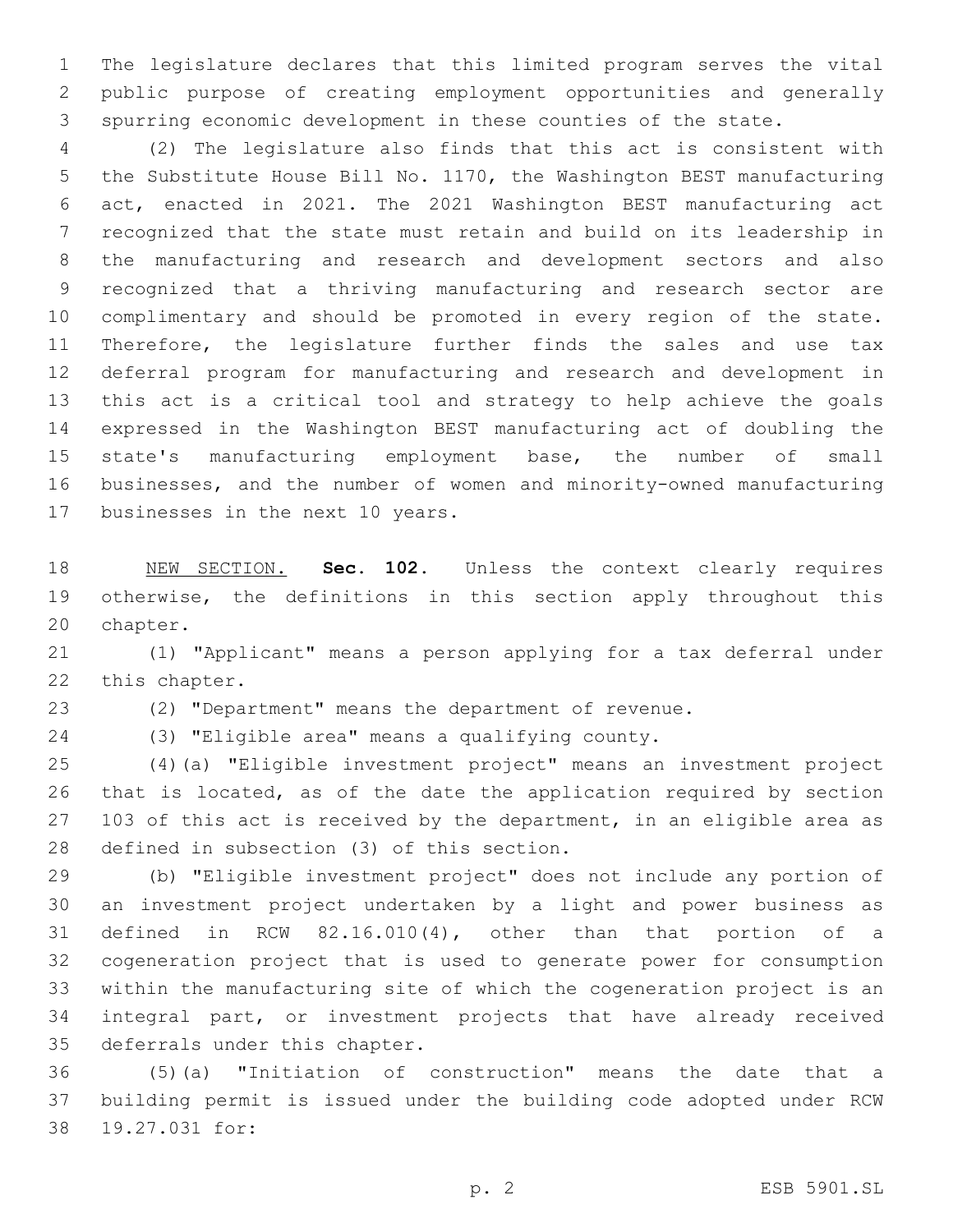(i) Construction of the qualified building, if the underlying ownership of the building vests exclusively with the person receiving 3 the economic benefit of the deferral;

 (ii) Construction of the qualified building, if the economic benefits of the deferral are passed to a lessee as provided in RCW 82.60.025; or6

 (iii) Tenant improvements for a qualified building, if the economic benefits of the deferral are passed to a lessee as provided 9 in RCW 82.60.025.

 (b) "Initiation of construction" does not include soil testing, 11 site clearing and grading, site preparation, or any other related activities that are initiated before the issuance of a building permit for the construction of the foundation of the building.

 (c) If the eligible investment project is a phased project, "initiation of construction" applies separately to each phase.

 (6) "Investment project" means an investment in qualified buildings or qualified machinery and equipment, including labor and services rendered in the planning, installation, and construction of 19 the project.

 (7) "Manufacturing" means the same as defined in RCW 82.04.120. 21 "Manufacturing" also includes:

 (a) The activities performed by research and development laboratories and commercial testing laboratories; and

24 (b) The conditioning of vegetable seeds.

 (8) "Meaningful construction" means an active construction site, where excavation of a building site, laying of a building foundation, or other tangible signs of construction are taking place and that clearly show a progression in the construction process at the location designated by the taxpayer in the application for deferral. Planning, permitting, or land clearing before excavation of the building site, without more, does not constitute "meaningful 32 construction."

(9) "Person" has the meaning given in RCW 82.04.030.

 (10) "Qualified buildings" means construction of new structures, and expansion or renovation of existing structures for the purpose of increasing floor space or production capacity used for manufacturing or research and development activities, including plant offices and warehouses or other facilities for the storage of raw material or finished goods if such facilities are an essential or an integral part of a factory, mill, plant, or laboratory used for manufacturing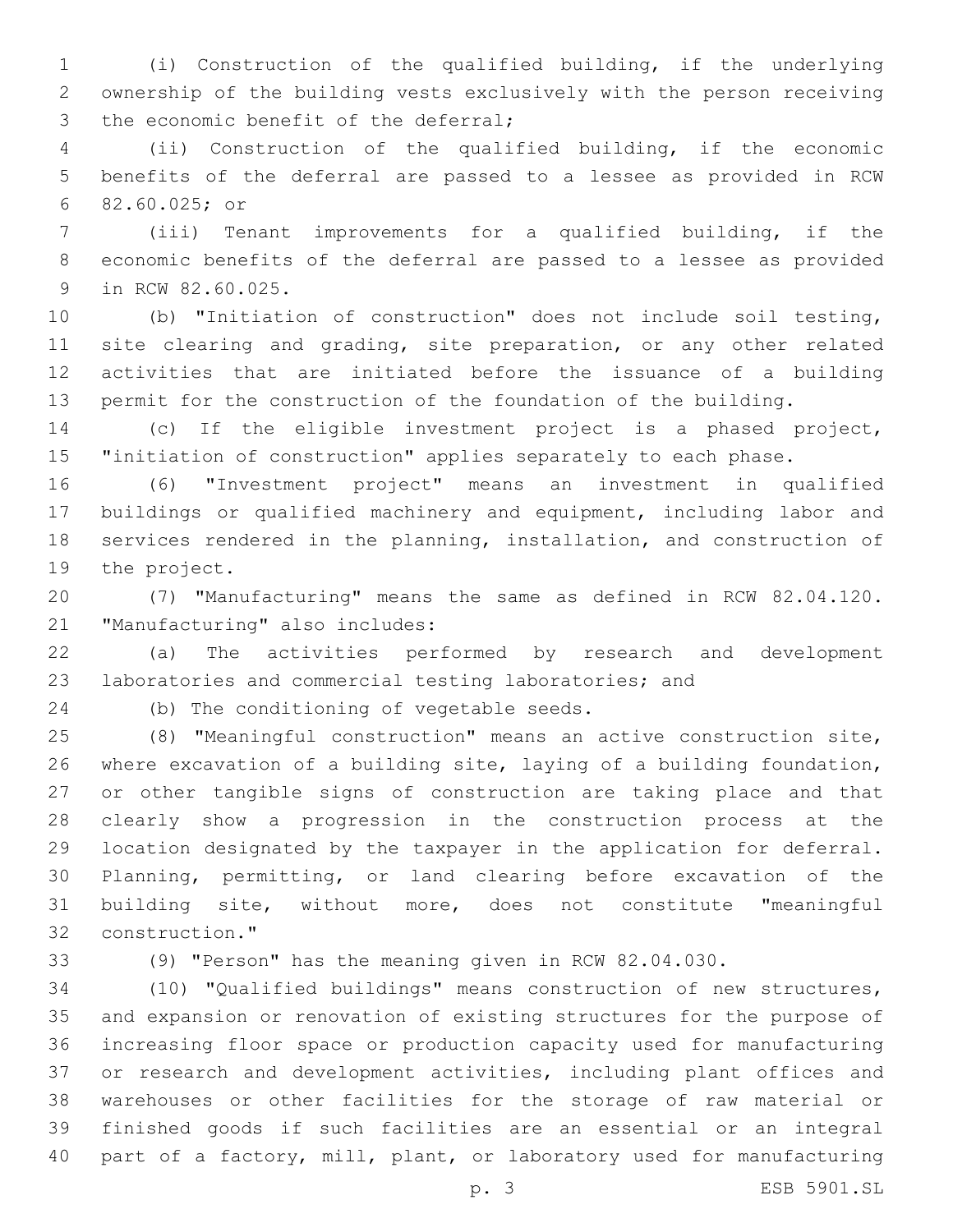or research and development. If a building is used partly for manufacturing or research and development and partly for other purposes, the applicable tax deferral must be determined by apportionment of the costs of construction under rules adopted by the 5 department.

 (11) "Qualified machinery and equipment" means all new industrial and research fixtures, equipment, and support facilities that are an integral and necessary part of a manufacturing or research and development operation. "Qualified machinery and equipment" includes: 10 Computers; software; data processing equipment; laboratory equipment; manufacturing components such as belts, pulleys, shafts, and moving parts; molds, tools, and dies; operating structures; and all equipment used to control or operate the machinery.

 (12) "Qualifying county" means a county that has a population less than 650,000 at the time an application is submitted under 16 section 103 of this act.

 (13) "Recipient" means a person receiving a tax deferral under 18 this chapter.

 (14) "Research and development" means the development, refinement, testing, marketing, and commercialization of a product, service, or process before commercial sales have begun, but only when such activities are intended to ultimately result in the production of a new, different, or useful substance or article of tangible personal property for sale. As used in this subsection, "commercial sales" excludes sales of prototypes or sales for market testing if 26 the total gross receipts from such sales of the product, service, or 27 process do not exceed \$1,000,000.

 NEW SECTION. **Sec. 103.** (1) Application for deferral of taxes under this chapter must be made before initiation of the construction of the investment project or acquisition of equipment or machinery. The application must be made to the department in a form and manner prescribed by the department. The application must contain information regarding the location of the investment project, the applicant's average employment in the state for the prior year, estimated or actual new employment related to the project, estimated or actual wages of employees related to the project, estimated or actual costs, time schedules for completion and operation, and other information required by the department. The department must rule on the application within 60 days.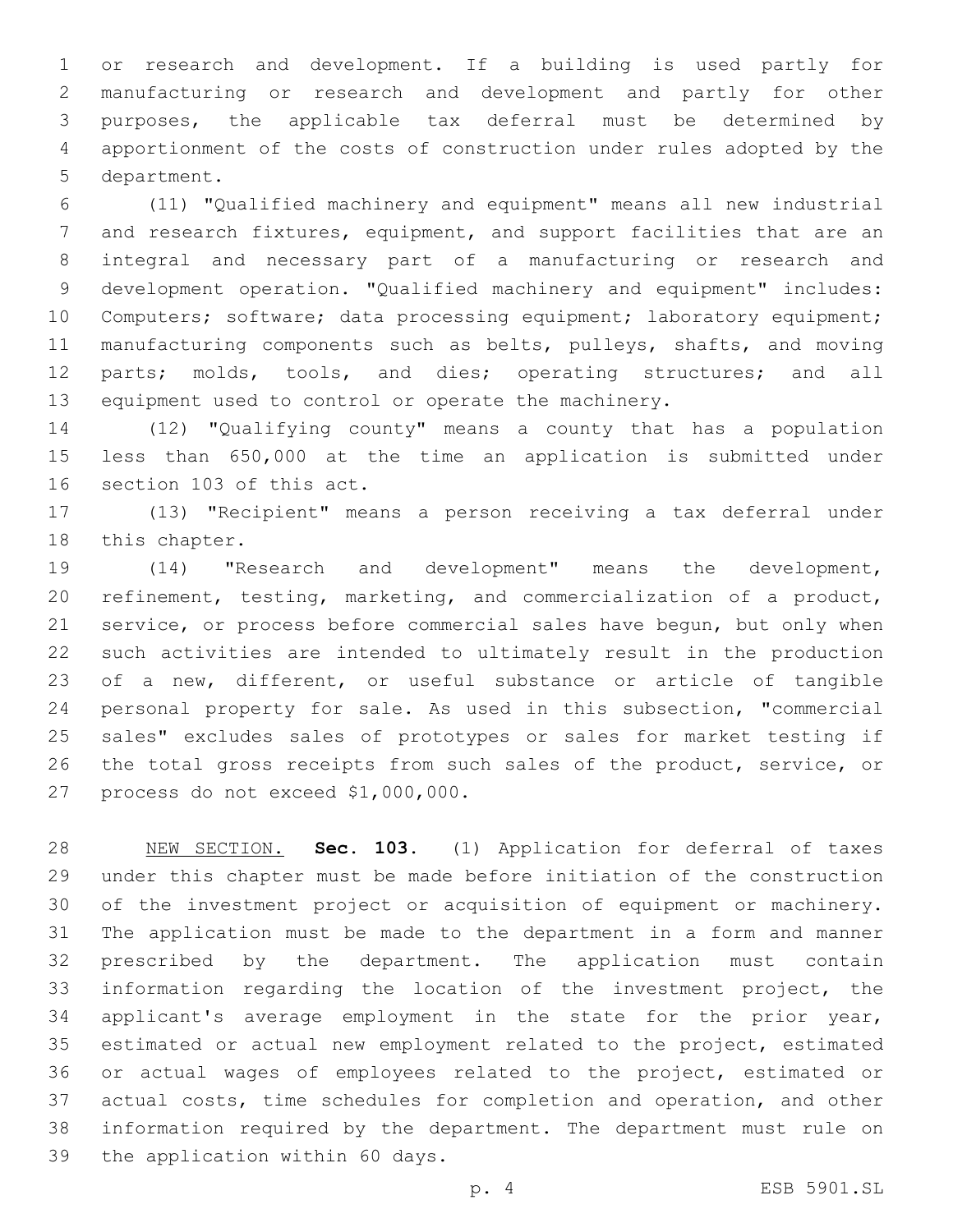(2) The department may not accept applications for the deferral 2 under this chapter after June 30, 2032.

(3) This section expires July 1, 2032.

 NEW SECTION. **Sec. 104.** (1) The department must issue a sales and use tax deferral certificate for state and local sales and use taxes due under chapters 82.08, 82.12, and 82.14 RCW on each eligible investment project.

 (2) The department must keep a running total of all deferrals granted under this chapter during each fiscal biennium. The amount of state and local sales and use taxes eligible for deferral under this 11 chapter is limited to \$400,000 per person.

12 (3) This section expires July 1, 2032.

 NEW SECTION. **Sec. 105.** (1) The recipient of a deferral certificate under section 104 of this act must begin meaningful construction on an eligible investment project within two years of receiving a deferral certificate, unless construction was delayed due to circumstances beyond the recipient's control. Lack of funding is not considered a circumstance beyond the recipient's control.

 (2) If the recipient does not begin meaningful construction on an eligible investment project within two years of receiving a deferral certificate, the deferral certificate issued under section 104 of this act is invalid and taxes deferred under this chapter are due 23 immediately.

 NEW SECTION. **Sec. 106.** (1)(a) Each recipient of a deferral of taxes granted under this chapter must file a complete annual tax performance report with the department under RCW 82.32.534 during the period covered by the schedule under subsection (2) of this section. If the economic benefits of the deferral are passed to a lessee as provided in section 108 of this act, the lessee must file a complete annual tax performance report, and the applicant is not required to file a complete annual tax performance report.

 (b) The joint legislative audit and review committee, as part of its tax preference review process under chapter 43.136 RCW, must use the information reported on the annual tax performance report required by this section to study the tax deferral program authorized under this chapter. The committee must report to the legislature by December 1, 2030. The report must measure the effect of the program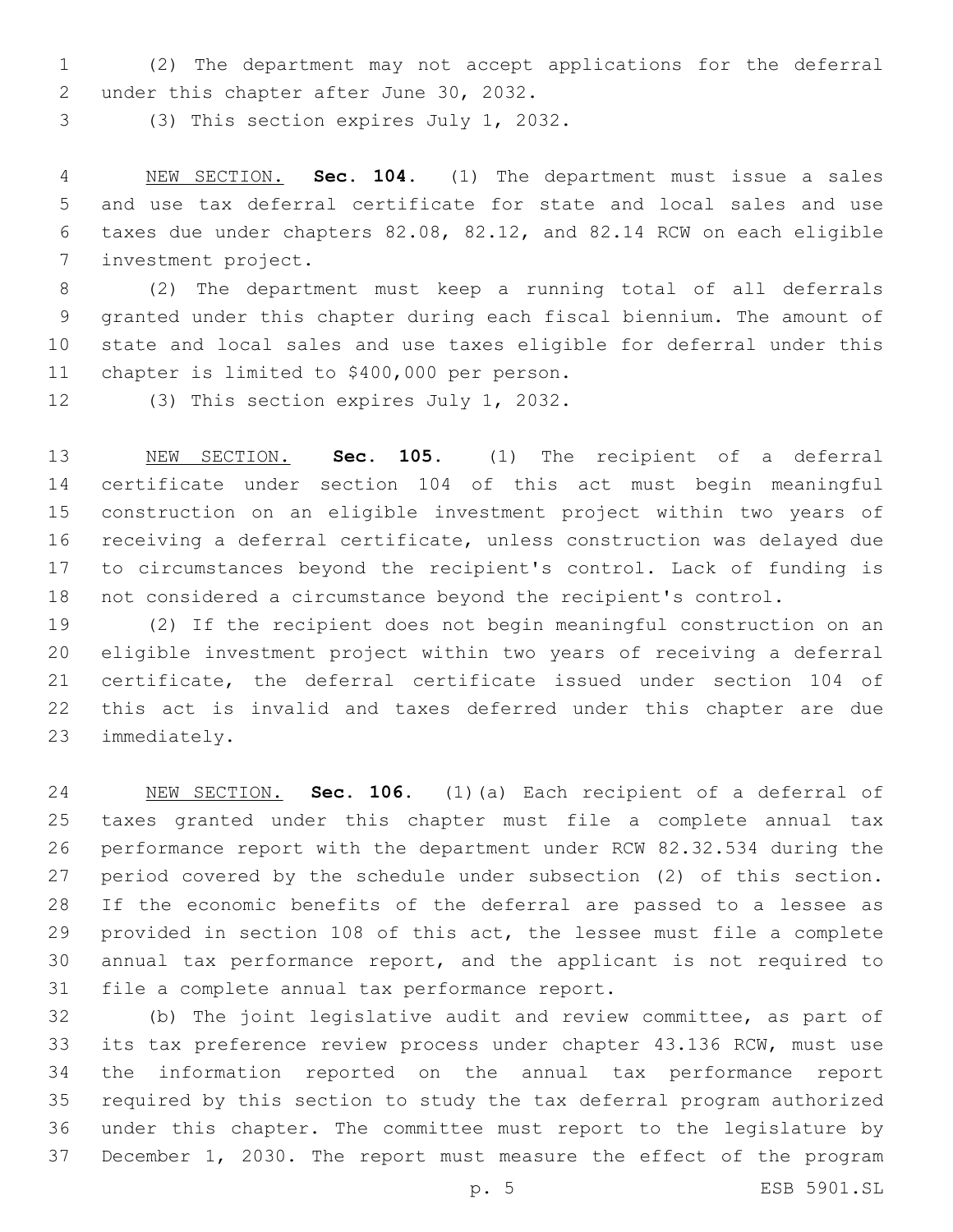on job creation, the number of jobs created for residents of eligible areas, company growth, and such other factors as the committee 3 selects.

 (2)(a) Except as otherwise provided in this chapter, taxes 5 deferred under this chapter need not be repaid.

 (b) If the investment project is not operationally complete within five calendar years from the issuance of the tax deferral certificate, or if, on the basis of the tax performance report under RCW 82.32.534 or other information, the department finds that an investment project is used for purposes other than a qualified manufacturing or research and development operation at any time during the calendar year in which the investment project is certified 13 by the department as having been operationally completed, or at any time during any of the seven succeeding calendar years, a portion of deferred taxes is immediately due according to the following 16 schedule:

| 17 | Year in which  | % of deferred taxes due |
|----|----------------|-------------------------|
| 18 | use occurs     |                         |
| 19 | $\mathbf{1}$   | 100%                    |
| 20 | $\overline{2}$ | 87.5%                   |
| 21 | 3              | 75%                     |
| 22 | $\overline{4}$ | 62.5%                   |
| 23 | 5              | 50%                     |
| 24 | 6              | 37.5%                   |
| 25 | 7              | 25%                     |
| 26 | 8              | 12.5%                   |

 (c) If the economic benefits of the deferral are passed to a lessee as provided in section 108 of this act, the lessee is responsible for payment to the extent the lessee has received the 30 economic benefit.

 (3) A recipient who must repay deferred taxes under this section because the department has found that an investment project is not eligible for tax deferral under this chapter is no longer required to file annual tax performance reports under RCW 82.32.534 beginning on the date an investment project is used for nonqualifying purposes.

 (4) The department must assess interest at the rate provided for delinquent taxes, but not penalties, retroactively to the date of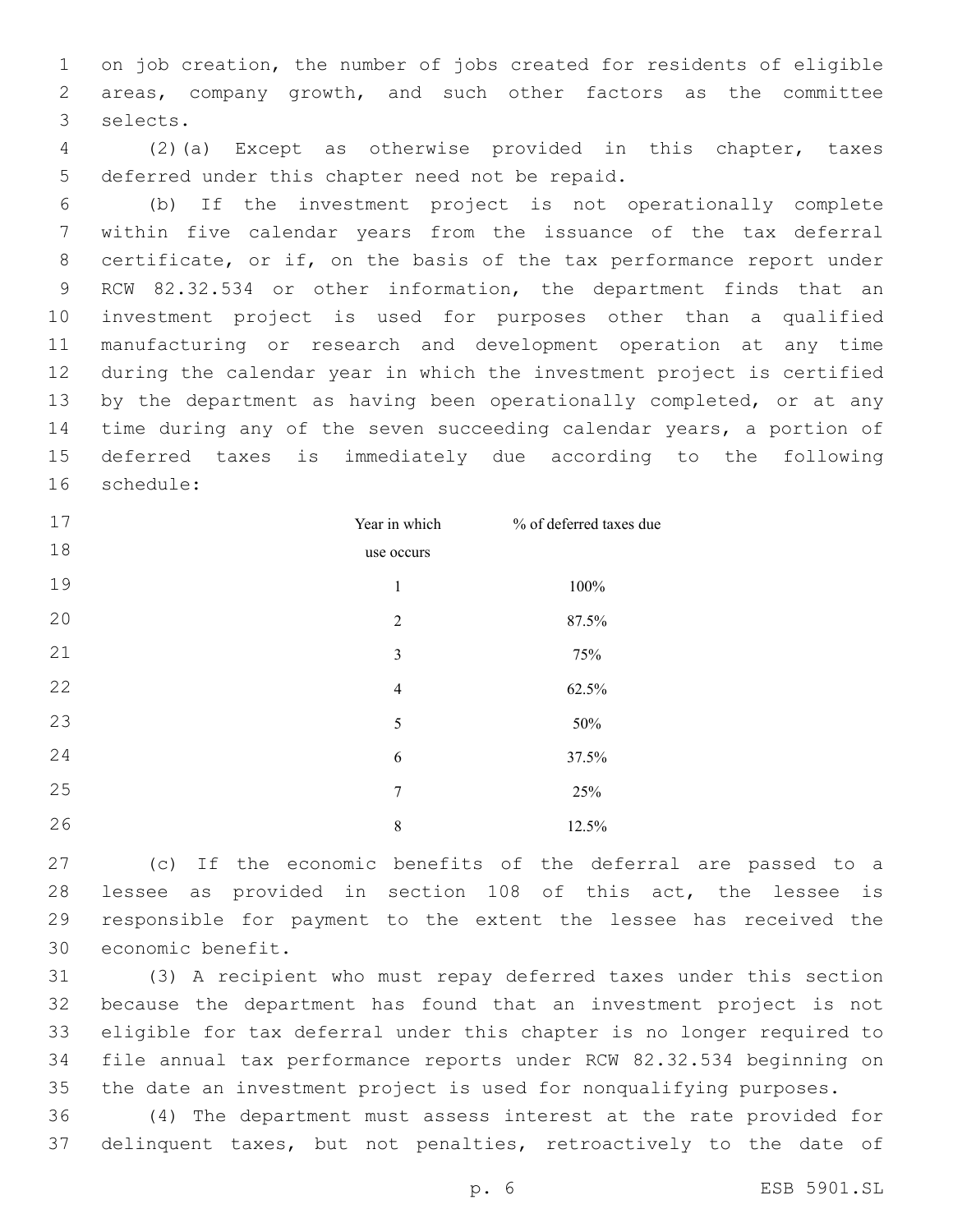deferral for a recipient who must repay deferred taxes under this section because the department has found that an investment project is not eligible for tax deferral. The debt for deferred taxes will not be extinguished by insolvency or other failure of the recipient. Transfer of ownership does not terminate the deferral. The deferral is transferred, subject to the successor meeting the eligibility requirements of this chapter, for the remaining periods of the 8 deferral.

 (5) Notwithstanding any other provision of this section or RCW 82.32.534, deferred taxes on the following need not be repaid:

 (a) Machinery and equipment, and sales of or charges made for labor and services, which at the time of purchase would have qualified for exemption under RCW 82.08.02565; and

 (b) Machinery and equipment which at the time of first use would have qualified for exemption under RCW 82.12.02565.

 NEW SECTION. **Sec. 107.** The department must establish a list of qualifying counties, effective July 1, 2022. The list of qualifying counties is effective for a 24-month period and must be updated by July 1st of the year that is two calendar years after the list was established or last updated, as the case may be.

 NEW SECTION. **Sec. 108.** The lessor or owner of a qualified building is not eligible for a deferral unless:

 (1) The underlying ownership of the buildings, machinery, and equipment vests exclusively in the same person; or

 (2)(a) The lessor by written contract agrees to pass the economic 26 benefit of the deferral to the lessee;

 (b) The lessee that receives the economic benefit of the deferral agrees in writing with the department to complete the annual tax performance report required under section 106 of this act; and

 (c) The economic benefit of the deferral passed to the lessee is no less than the amount of tax deferred by the lessor and is evidenced by written documentation of any type of payment, credit, or other financial arrangement between the lessor or owner of the 34 qualified building and the lessee.

 NEW SECTION. **Sec. 109.** Chapter 82.32 RCW applies to the administration of this chapter.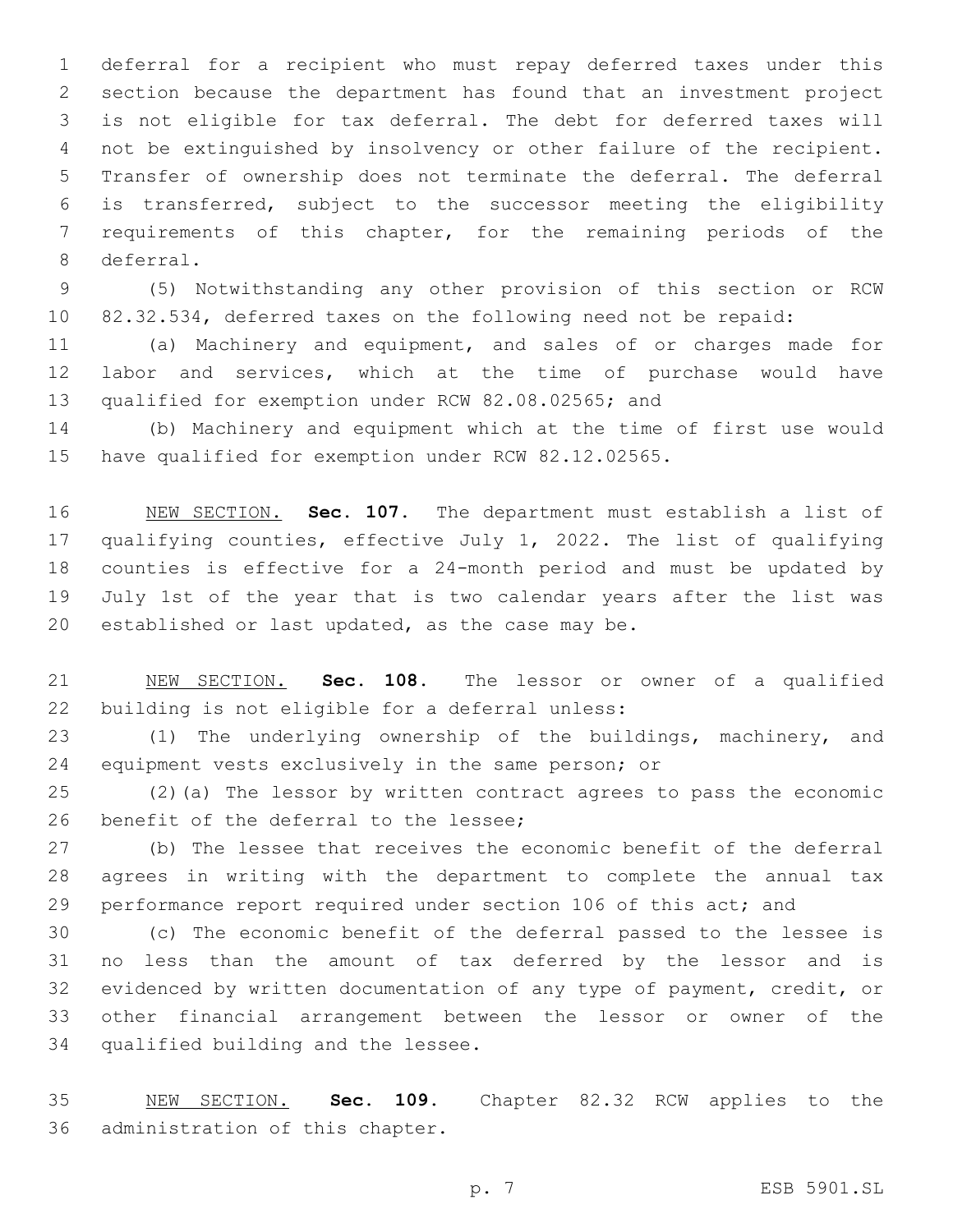NEW SECTION. **Sec. 110.** Applications, reports, and any other information received by the department under this chapter, except applications not approved by the department, are not confidential and are subject to disclosure.

 **PART II MODIFYING THE SALES AND USE TAX EXEMPTION FOR WAREHOUSES, DISTRIBUTION CENTERS, AND GRAIN ELEVATORS**

 *\*Sec. 201. RCW 82.08.820 and 2014 c 140 s 23 are each amended to read as follows:*

 *(1) Wholesalers or third-party warehousers who own or operate warehouses or grain elevators and retailers who own or operate distribution centers, and who have paid the tax levied by RCW 82.08.020 on:*

 *(a) Material-handling and racking equipment, and labor and services rendered in respect to installing, repairing, cleaning, altering, or improving the equipment; or*

 *(b) Construction of a warehouse or grain elevator, including materials, and including service and labor costs,*

 *are eligible for an exemption in the form of a remittance. The amount of the remittance is computed under subsection (3) of this section and is based on the state share of sales tax.*

*(2) For purposes of this section and RCW 82.12.820:*

 *(a) "Agricultural products" has the meaning given in RCW 82.04.213;*

 *(b)(i) "Construction" means the actual construction of a warehouse or grain elevator that did not exist before the construction began. (("Construction")) Except as provided in (b)(ii) of this subsection, "construction" includes expansion if the expansion adds at least two hundred thousand square feet of additional space to an existing warehouse or additional storage capacity of at least one million bushels to an existing grain elevator. "Construction" does not include renovation, remodeling, or repair;*

 *(ii) For an existing warehouse located in a qualifying county, "construction" includes expansion if the expansion adds at least 100,000 square feet of additional space to an existing warehouse;*

*(c) "Department" means the department of revenue;*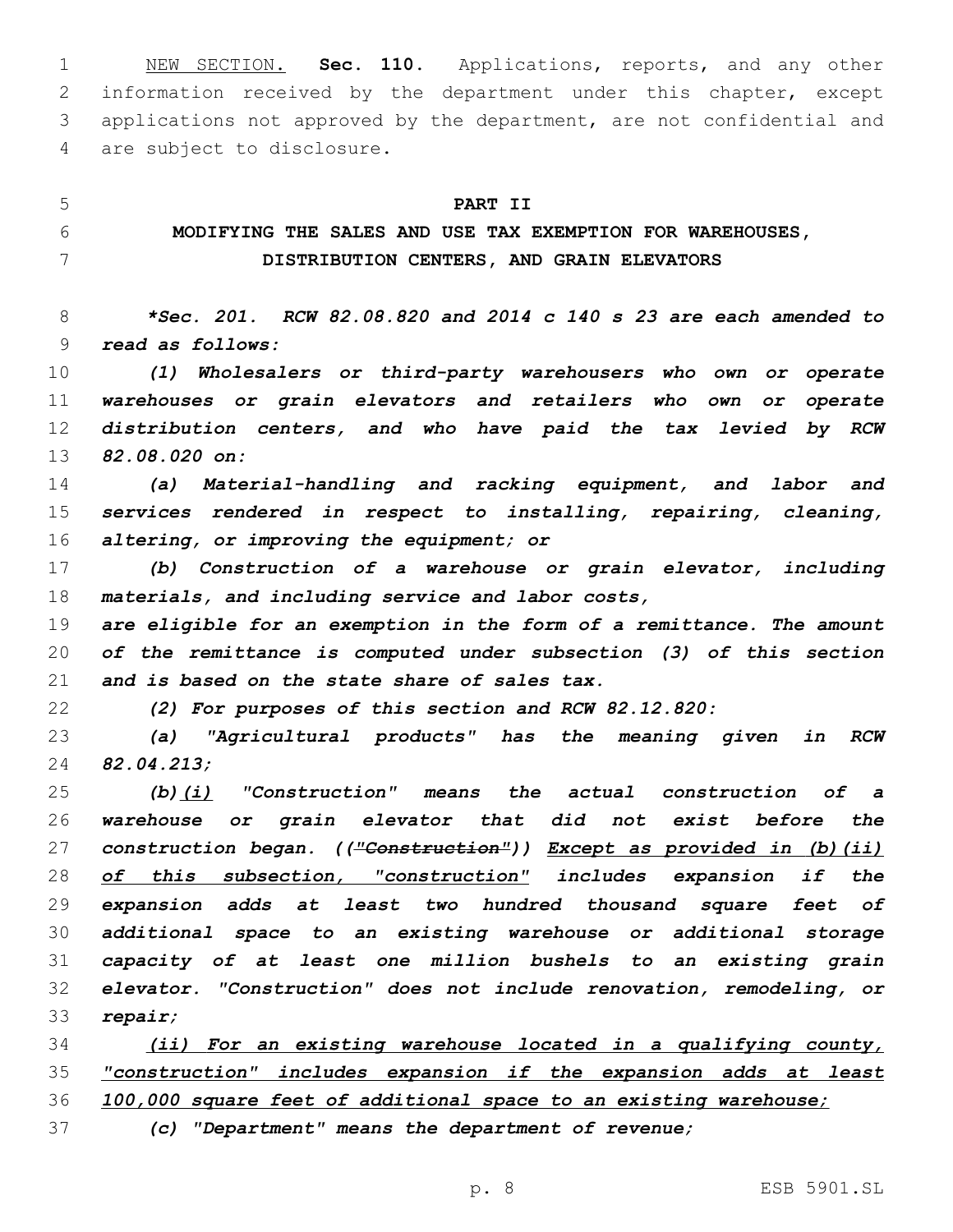*(d) "Distribution center" means a warehouse that is used exclusively by a retailer solely for the storage and distribution of finished goods to retail outlets of the retailer. "Distribution center" does not include a warehouse at which retail sales occur;*

 *(e) "Finished goods" means tangible personal property intended for sale by a retailer or wholesaler. "Finished goods" does not include:*

 *(i) Agricultural products stored by wholesalers, third-party warehouses, or retailers if the storage takes place on the land of the person who produced the agricultural product;*

 *(ii) Logs, minerals, petroleum, gas, or other extracted products stored as raw materials or in bulk; or*

 *(iii) Marijuana, useable marijuana, or marijuana-infused products;*

 *(f) "Grain elevator" means a structure used for storage and handling of grain in bulk;*

 *(g) "Material-handling equipment and racking equipment" means equipment in a warehouse or grain elevator that is primarily used to handle, store, organize, convey, package, or repackage finished goods. The term includes tangible personal property with a useful life of one year or more that becomes an ingredient or component of the equipment, including repair and replacement parts. The term does not include equipment in offices, lunchrooms, restrooms, and other like space, within a warehouse or grain elevator, or equipment used for nonwarehousing purposes. "Material-handling equipment" includes but is not limited to: Conveyers, carousels, lifts, positioners, pick-up-and-place units, cranes, hoists, mechanical arms, and robots; mechanized systems, including containers that are an integral part of the system, whose purpose is to lift or move tangible personal property; and automated handling, storage, and retrieval systems, including computers that control them, whose purpose is to lift or move tangible personal property; and forklifts and other off-the-road vehicles that are used to lift or move tangible personal property and that cannot be operated legally on roads and streets. "Racking equipment" includes, but is not limited to, conveying systems, chutes, shelves, racks, bins, drawers, pallets, and other containers and storage devices that form a necessary part of the storage system;*

*(h) "Person" has the meaning given in RCW 82.04.030;*

 *(i) "Retailer" means a person who makes "sales at retail" as defined in chapter 82.04 RCW of tangible personal property;*

p. 9 ESB 5901.SL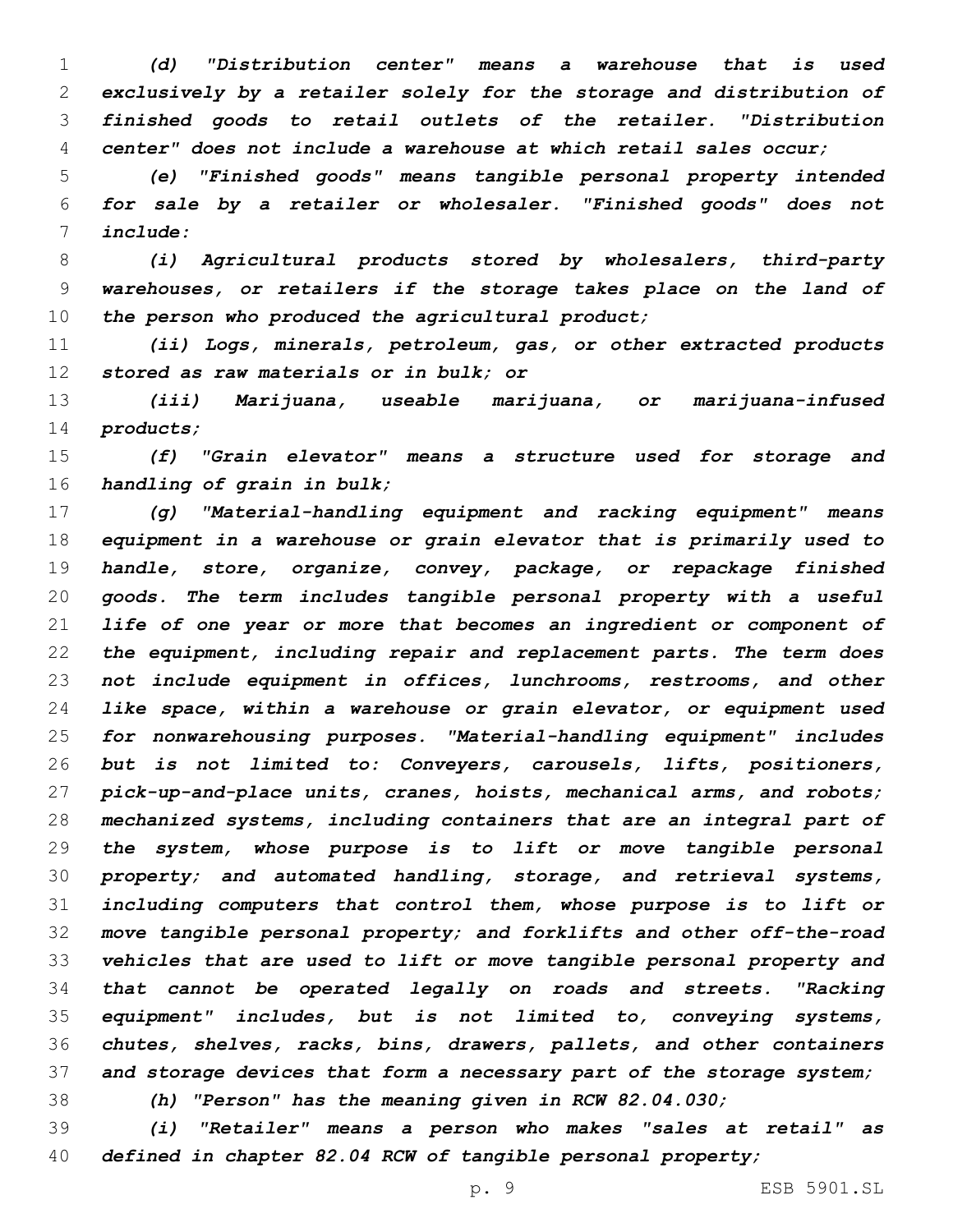*(j) "Square footage" means the product of the two horizontal dimensions of each floor of a specific warehouse. The entire footprint of the warehouse must be measured in calculating the square footage, including space that juts out from the building profile such as loading docks. "Square footage" does not mean the aggregate of the square footage of more than one warehouse at a location or the aggregate of the square footage of warehouses at more than one location;*

 *(k) "Third-party warehouser" means a person taxable under RCW 82.04.280(1)(d);*

 *(l) "Qualifying county" means a county that has a population less than 650,000 at the time an application is submitted under this section and RCW 82.12.820;*

 *(m) "Warehouse" means an enclosed building or structure in which finished goods are stored. A warehouse building or structure may have more than one storage room and more than one floor. Office space, lunchrooms, restrooms, and other space within the warehouse and necessary for the operation of the warehouse are considered part of the warehouse as are loading docks and other such space attached to the building and used for handling of finished goods. Landscaping and parking lots are not considered part of the warehouse. A storage yard is not a warehouse, nor is a building in which manufacturing takes place; and*

 *(((m))) (n) "Wholesaler" means a person who makes "sales at wholesale" as defined in chapter 82.04 RCW of tangible personal property, but "wholesaler" does not include a person who makes sales exempt under RCW 82.04.330.*

 *(3)(a) A person claiming an exemption from state tax in the form of a remittance under this section must pay the tax imposed by RCW 82.08.020. The buyer may then apply to the department for remittance of all or part of the tax paid under RCW 82.08.020. For grain elevators with bushel capacity of one million but less than two million, the remittance is equal to fifty percent of the amount of tax paid. ((For)) Except as provided under (d) of this subsection, for warehouses with square footage of two hundred thousand or more and for grain elevators with bushel capacity of two million or more, the remittance is equal to one hundred percent of the amount of tax paid for qualifying construction, materials, service, and labor, and fifty percent of the amount of tax paid for qualifying material-handling equipment and racking equipment, and labor and services*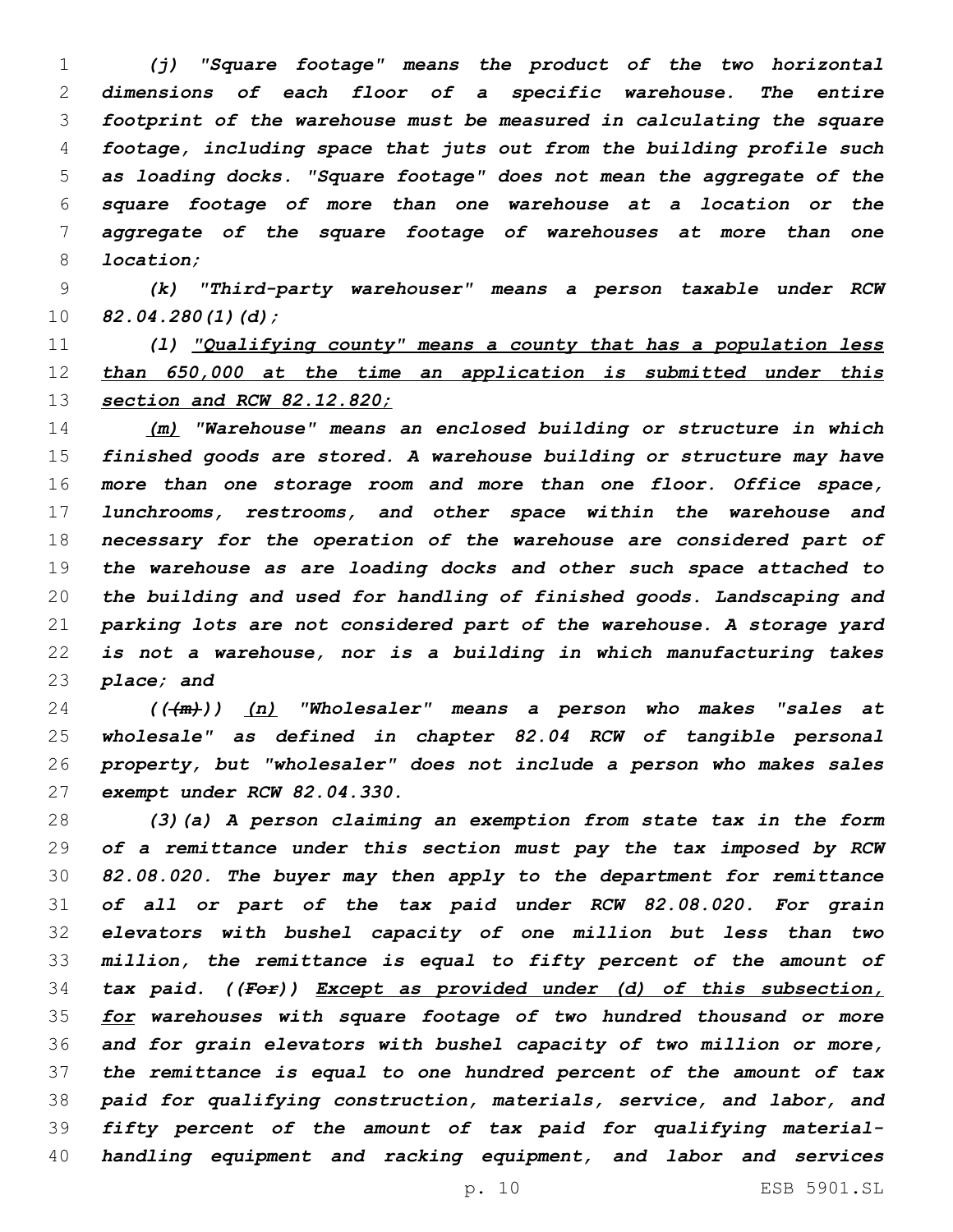*rendered in respect to installing, repairing, cleaning, altering, or improving the equipment. The maximum amount of tax that may be remitted under this section and RCW 82.12.820 for the construction or expansion of a warehouse or grain elevator is \$400,000.*

 *(b) The department must determine eligibility under this section based on information provided by the buyer and through audit and other administrative records. The buyer must on a quarterly basis submit an information sheet, in a form and manner as required by the department by rule, specifying the amount of exempted tax claimed and the qualifying purchases or acquisitions for which the exemption is claimed. The buyer must retain, in adequate detail to enable the department to determine whether the equipment or construction meets the criteria under this section: Invoices; proof of tax paid; documents describing the material-handling equipment and racking equipment; location and size of warehouses and grain elevators; and construction invoices and documents.*

 *(c) The department must on a quarterly basis remit exempted amounts to qualifying persons who submitted applications during the previous quarter.*

 *(d) For warehouses located in a qualifying county, the square footage requirement is 100,000 square feet or more.*

 *(4) Warehouses, grain elevators, and material-handling equipment and racking equipment for which an exemption, credit, or deferral has been or is being received under chapter 82.60, 82.62, or 82.63 RCW or RCW 82.08.02565 or 82.12.02565 are not eligible for any remittance under this section. Warehouses and grain elevators upon which construction was initiated before May 20, 1997, are not eligible for a remittance under this section.*

 *(5) The lessor or owner of a warehouse or grain elevator is not eligible for a remittance under this section unless the underlying ownership of the warehouse or grain elevator and the material- handling equipment and racking equipment vests exclusively in the same person, or unless the lessor by written contract agrees to pass the economic benefit of the remittance to the lessee in the form of reduced rent payments.*

*(6) This section expires July 1, 2032.*

*\*Sec. 201 was vetoed. See message at end of chapter.*

 *\*Sec. 202. RCW 82.12.820 and 2006 c 354 s 13 are each amended to read as follows:*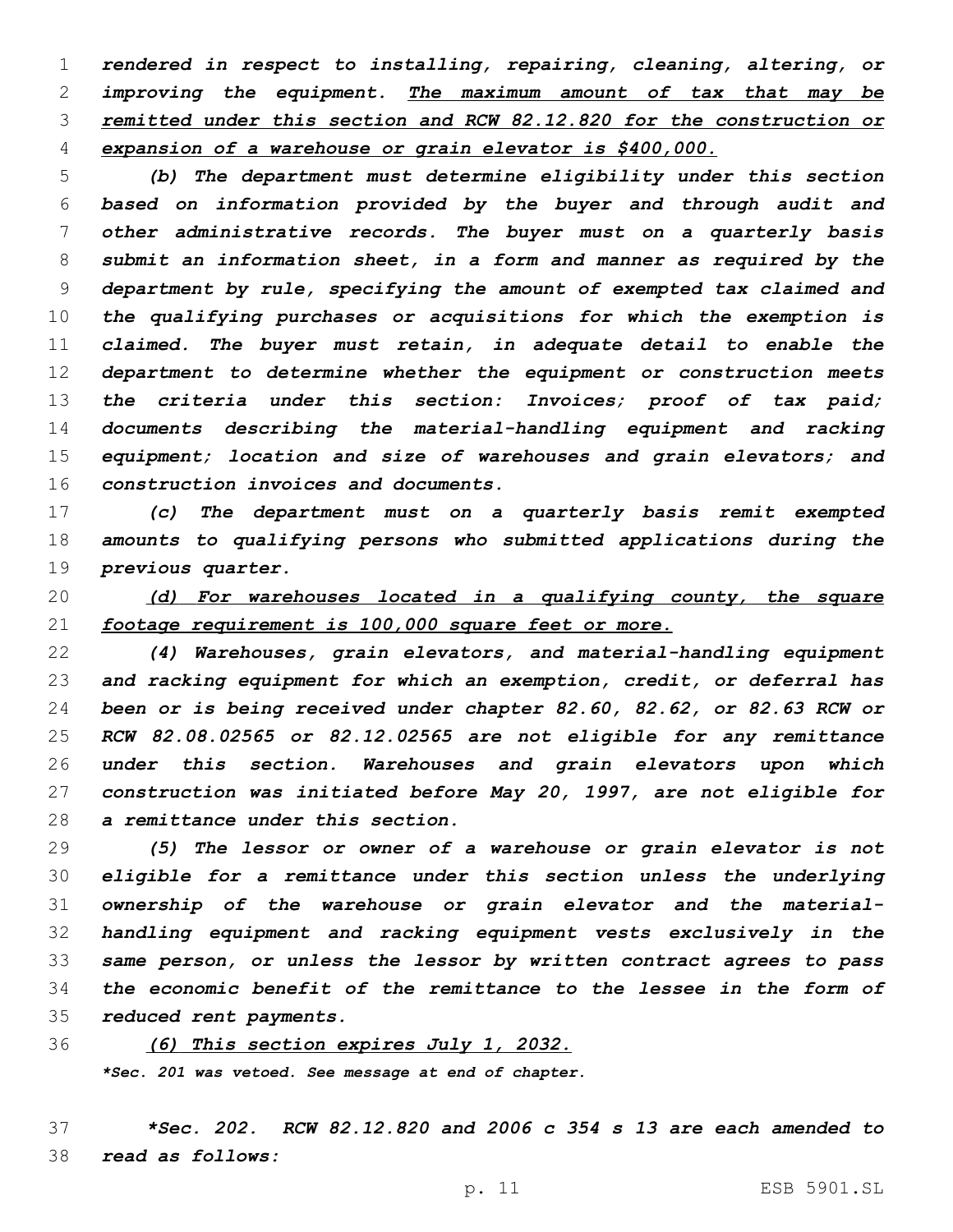*(1) Wholesalers or third-party warehousers who own or operate warehouses or grain elevators, and retailers who own or operate distribution centers, and who have paid the tax levied under RCW 82.12.020 on:*

 *(a) Material-handling equipment and racking equipment and labor and services rendered in respect to installing, repairing, cleaning, altering, or improving the equipment; or*

 *(b) Materials incorporated in the construction of a warehouse or grain elevator, are eligible for an exemption on tax paid in the form of a remittance or credit against tax owed. The amount of the remittance or credit is computed under subsection (2) of this section and is based on the state share of use tax.*

 *(2)(a) A person claiming an exemption from state tax in the form of a remittance under this section must pay the tax imposed by RCW 82.12.020 to the department. The person may then apply to the department for remittance of all or part of the tax paid under RCW 82.12.020. For grain elevators with bushel capacity of one million but less than two million, the remittance is equal to fifty percent of the amount of tax paid. ((For)) Except as provided under (d) of this subsection, for warehouses with square footage of two hundred thousand or more and for grain elevators with bushel capacity of two million or more, the remittance is equal to one hundred percent of the amount of tax paid for qualifying construction materials, and fifty percent of the amount of tax paid for qualifying material- handling equipment and racking equipment. The maximum amount of tax that may be remitted under this section and RCW 82.08.820 for the construction or expansion of a warehouse or grain elevator is \$400,000.*

 *(b) The department shall determine eligibility under this section based on information provided by the buyer and through audit and other administrative records. The buyer shall on a quarterly basis submit an information sheet, in a form and manner as required by the department by rule, specifying the amount of exempted tax claimed and the qualifying purchases or acquisitions for which the exemption is claimed. The buyer shall retain, in adequate detail to enable the department to determine whether the equipment or construction meets the criteria under this section: Invoices; proof of tax paid; documents describing the material-handling equipment and racking equipment; location and size of warehouses, if applicable; and construction invoices and documents.*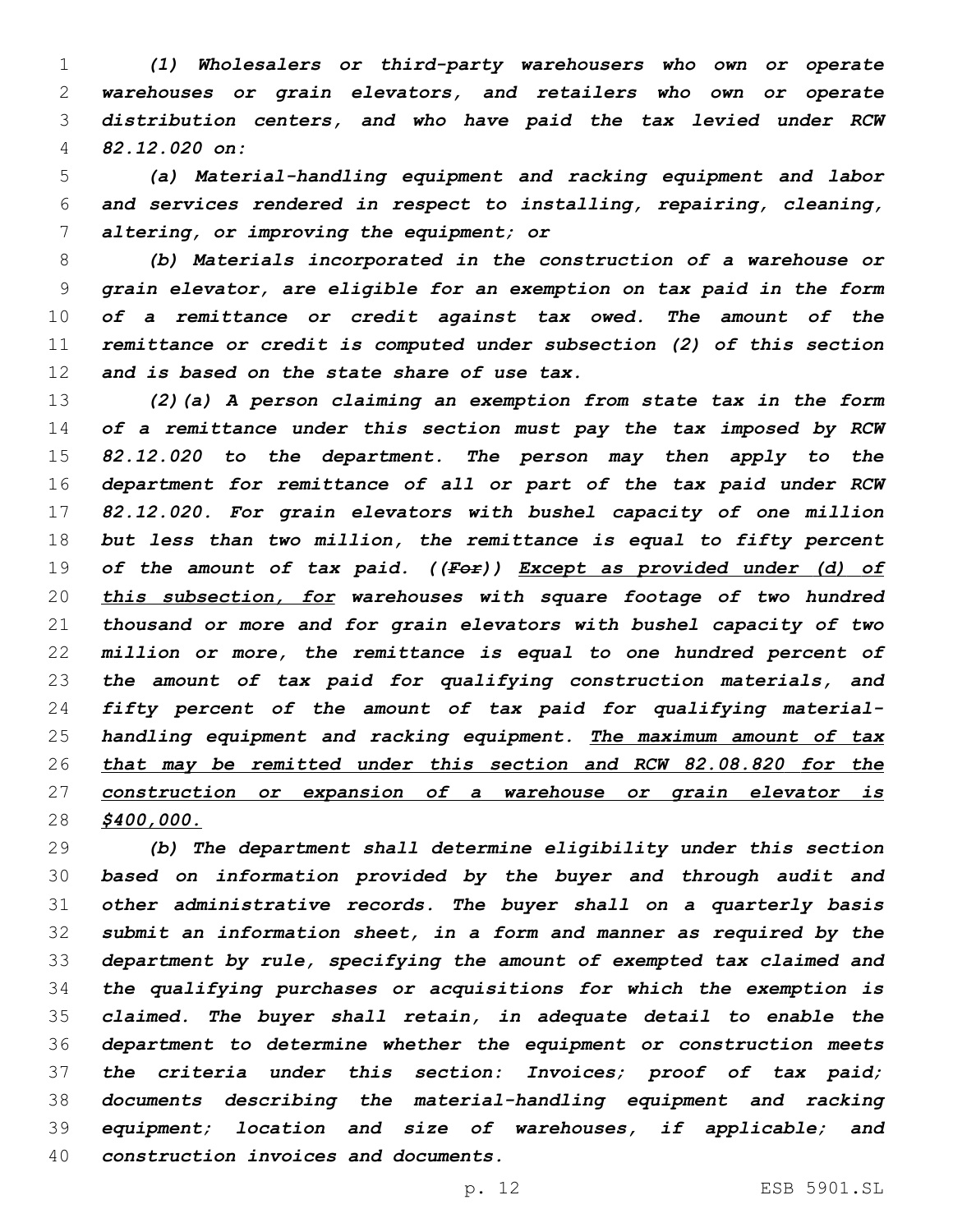*(c) The department shall on a quarterly basis remit or credit exempted amounts to qualifying persons who submitted applications during the previous quarter.*

 *(d) For warehouses located in a qualifying county, the square footage requirement is 100,000 square feet or more.*

 *(3) Warehouse, grain elevators, and material-handling equipment and racking equipment for which an exemption, credit, or deferral has been or is being received under chapter 82.60, 82.62, or 82.63 RCW or RCW 82.08.02565 or 82.12.02565 are not eligible for any remittance under this section. Materials incorporated in warehouses and grain elevators upon which construction was initiated prior to May 20, 1997, are not eligible for a remittance under this section.*

 *(4) The lessor or owner of the warehouse or grain elevator is not eligible for a remittance or credit under this section unless the underlying ownership of the warehouse or grain elevator and material- handling equipment and racking equipment vests exclusively in the same person, or unless the lessor by written contract agrees to pass the economic benefit of the exemption to the lessee in the form of reduced rent payments.*

*(5) The definitions in RCW 82.08.820 apply to this section.*

*(6) This section expires July 1, 2032.*

*\*Sec. 202 was vetoed. See message at end of chapter.*

 *\*NEW SECTION. Sec. 203. A person claiming an exemption from state tax in the form of a remittance under RCW 82.08.820 or 82.12.820 for a warehouse or distribution center must file the annual tax preference performance report under RCW 82.32.534 beginning in the first calendar year following the year the warehouse, distribution center, or grain elevator is operationally complete and for the next two subsequent years.*

*\*Sec. 203 was vetoed. See message at end of chapter.*

 *\*NEW SECTION. Sec. 204. (1) This section is the tax preference performance statement for the warehousing, distribution, and grain elevator sales and use tax exemptions in sections 201 and 202, chapter . . ., Laws of 2022 (sections 201 and 202 of this act). The performance statement is only intended to be used for subsequent evaluation of the tax preference. It is not intended to create a private right of action by any party or be used to determine eligibility for preferential tax treatment.*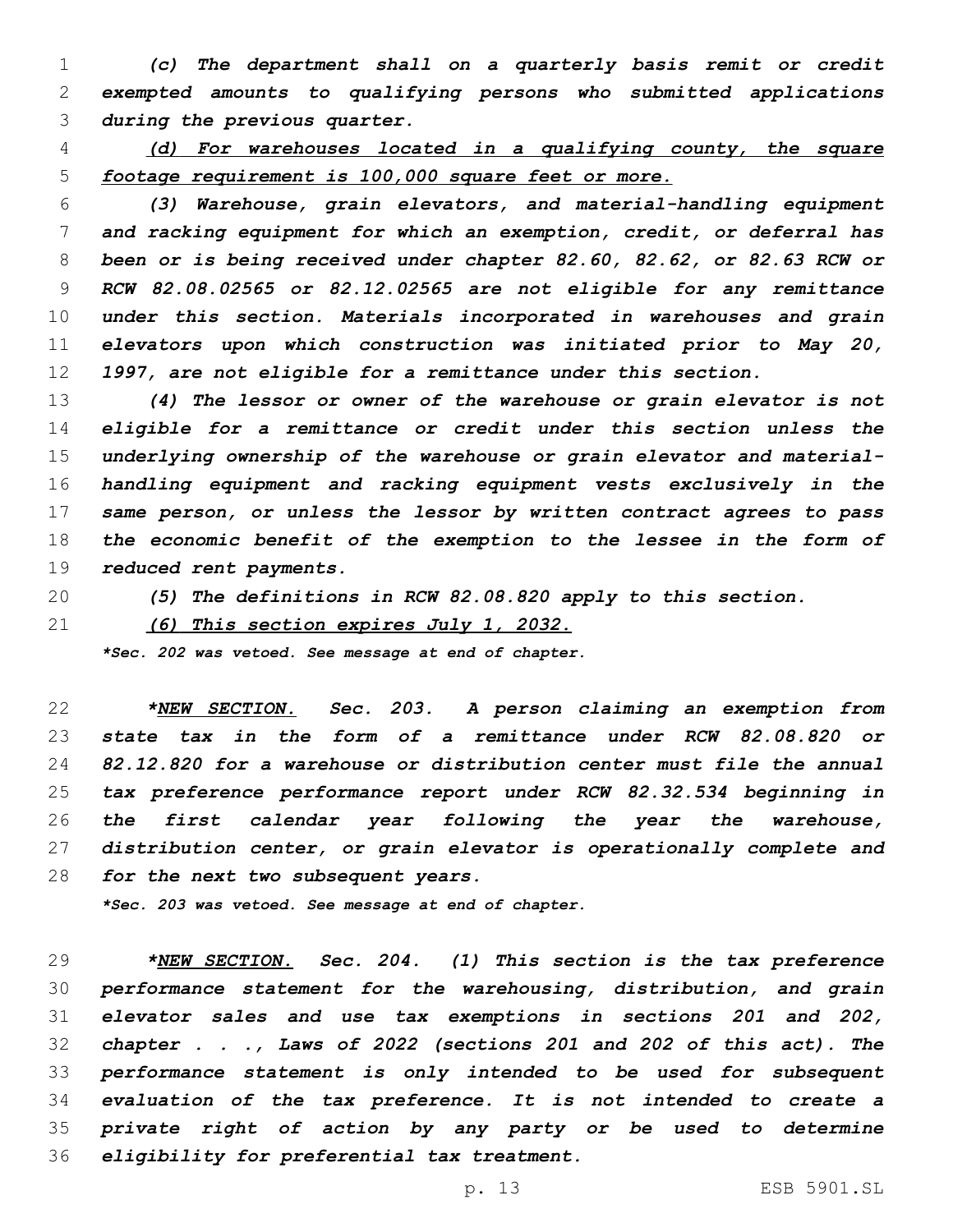*(2) The legislature categorizes this tax preference as one intended to accomplish the general purposes indicated in RCW 82.32.808(2) (a) and (c) to induce certain designated behavior by businesses and to create jobs.*

 *(3) It is the legislature's specific public policy objective to induce the construction of new or expanded warehouses and distribution centers in certain targeted counties by reducing the square footage requirement in order to diversify the tax base and increase employment within the targeted counties.*

 *(4) To measure the effectiveness of these exemptions in achieving the specific public policy objectives described in subsection (3) of this section, the joint legislative audit and review committee must evaluate the changes in the number of employment positions in the warehousing and distribution industry sector in the targeted counties and changes to the tax base as a result of increased warehousing and distribution activity.*

 *(5) In order to obtain the data necessary to perform the review in subsection (4) of this section, the joint legislative audit and review committee may refer to the remittance data prepared by the department of revenue and the annual tax preference performance report submitted by the beneficiary of the tax preference under RCW 82.32.534.*

*\*Sec. 204 was vetoed. See message at end of chapter.*

 NEW SECTION. **Sec. 205.** Sections 101 through 110 of this act constitute a new chapter in Title 82 RCW.

NEW SECTION. **Sec. 206.** This act takes effect July 1, 2022.

Passed by the Senate March 10, 2022. Passed by the House March 9, 2022. Approved by the Governor March 31, 2022, with the exception of certain items that were vetoed. Filed in Office of Secretary of State April 1, 2022.

Note: Governor's explanation of partial veto is as follows: "I am returning herewith, without my approval as to Sections 201, 202, 203, and 204, Engrossed Senate Bill No. 5901 entitled:

"AN ACT Relating to economic development tax incentives for targeted counties."

Engrossed Senate Bill 5901 expands the existing warehouse and grain elevator sales and use tax exemption to include construction or expansion of warehouses of at least 100,000 square feet or more for counties with a population less than 650,000.